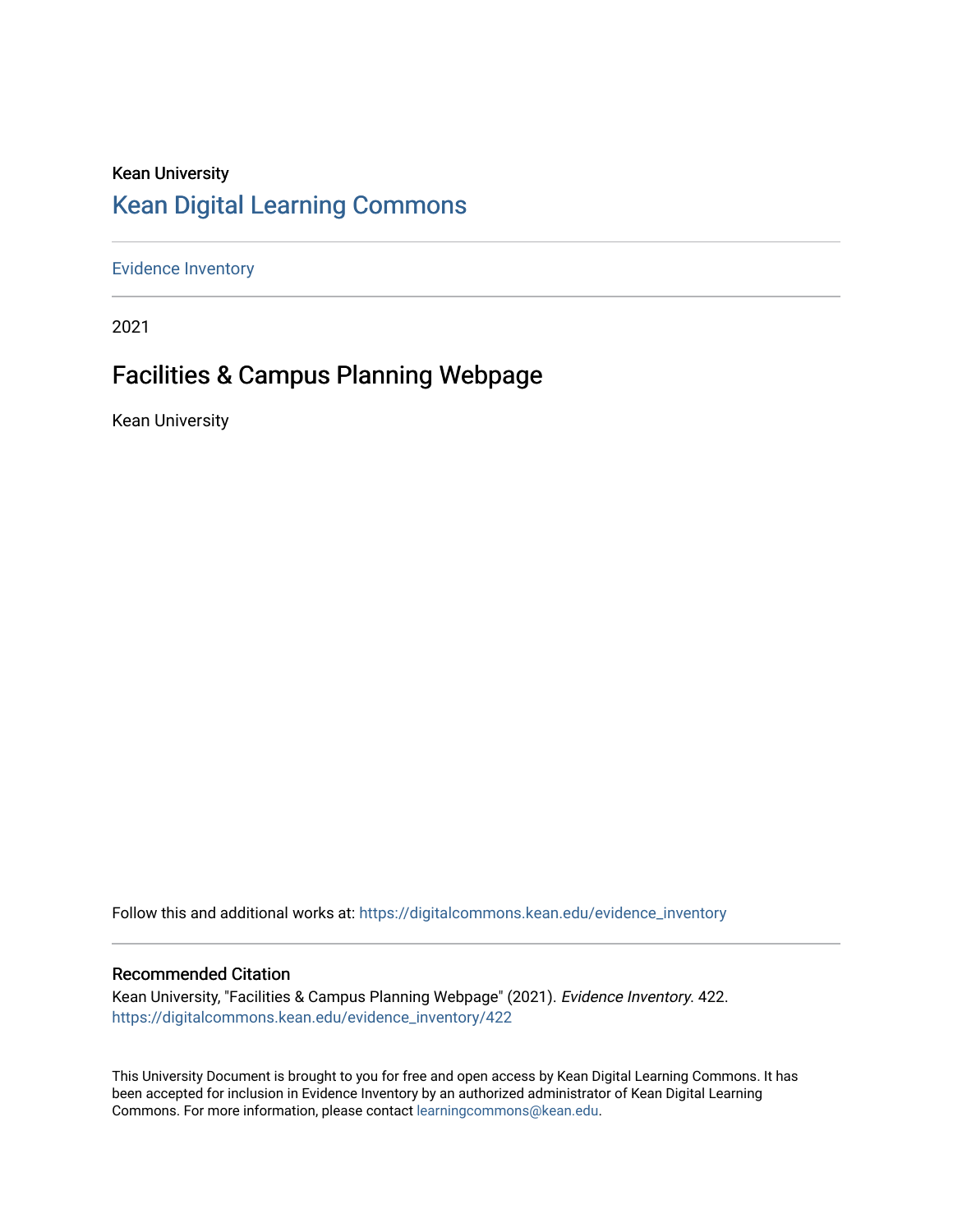### Facilities & Campus Planning Webpage

### Abstract

Includes instructions and link to placing a work order in the SchoolDude system.

### Keywords

facilities, schooldude, work orders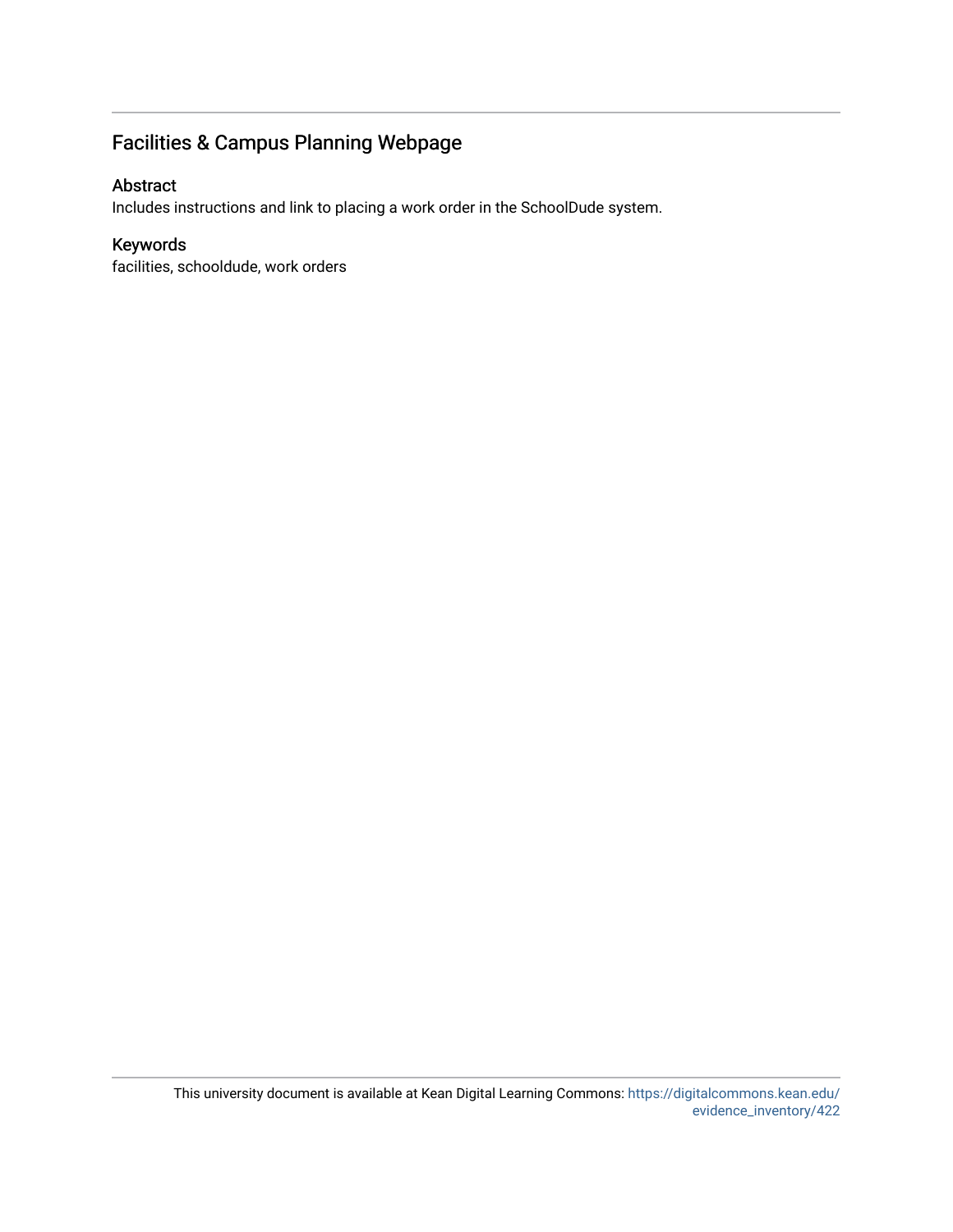## Fall 2021 Semester

Learn more about the University's health and safety [protocols](https://www.kean.edu/welcome-fall-2021-semester) to help protect the campus community from COVID-19 and reduce the spread of the virus.

# Facilities and Campus Planning

[Home](https://www.kean.edu/) • [Offices](https://www.kean.edu/offices) A Z

## Contact Information and Hours of Operation

Below is the current hours of operation and contact information for Facilities and Campus Planning.

**Contact:** Steven Remotti, Associate Vice President, Facilities & Campus Planning

**Hours**: Monday - Friday, 8:00 a.m. to 4:00 p.m.

**Phone:** (908) 737-5000

**After Hours, Weekend & Facilities Emergencies:** (908) 737-5023

**Place a [Facilities](https://www.myschoolbuilding.com/myschoolbuilding/mygateway.asp?acctnum=563152532) Work Order**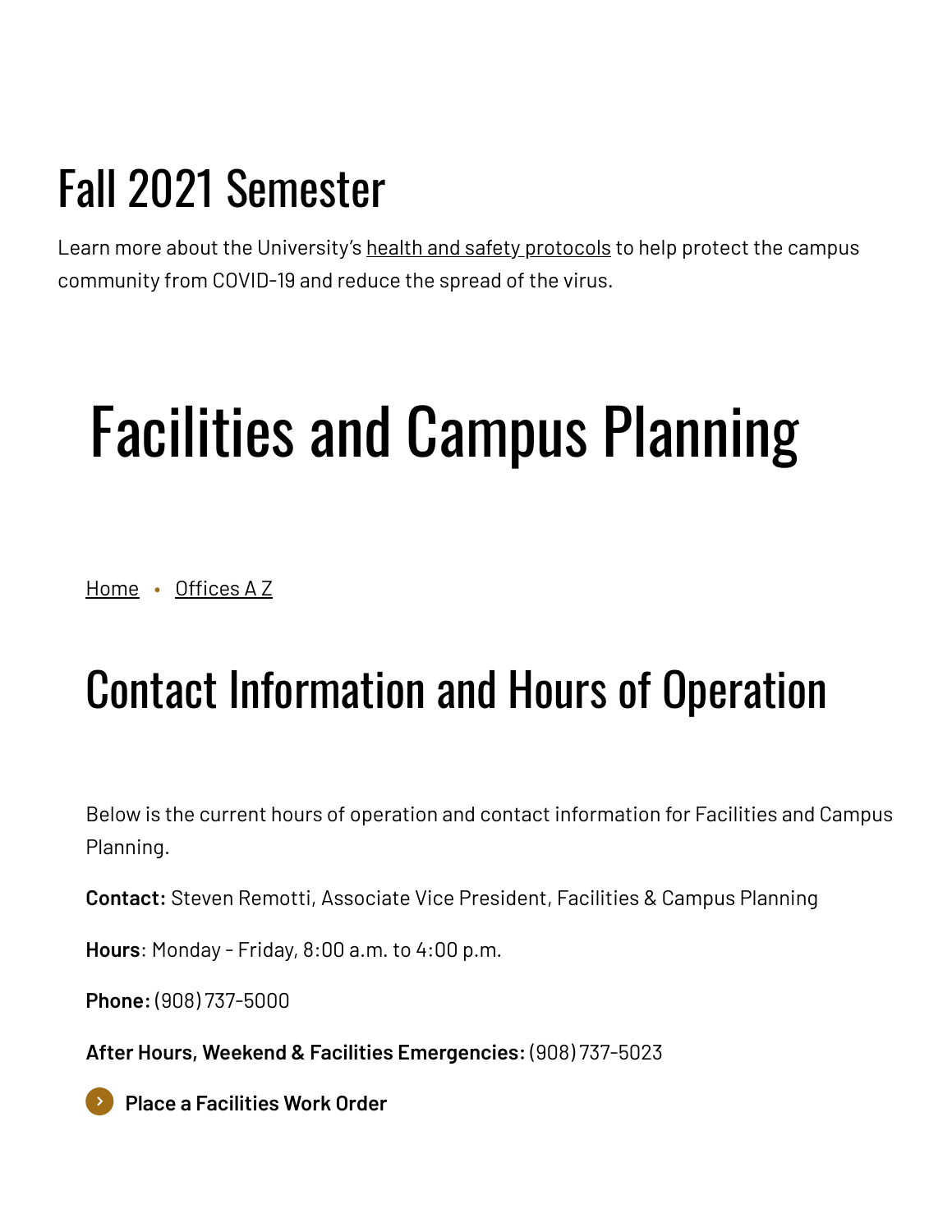# About

Campus improvements benefit students, faculty and the entire Kean community.

From its modest beginnings in Newark more than 150 years ago to the bustling 150-acre campus it calls home today, Kean has grown physically and academically to become one of the finest public institutions of higher education in New Jersey.

The strength, viability and energy of the university are palpable throughout the campus. In recent years, Kean has transformed its buildings and services into a dynamic community replete with state-of-the-art facilities to support academic excellence and cutting-edge research. Today, Kean ranks as the third largest public university in the state. More than 16,000 undergraduate and graduate students study a broad range of disciplines here each year, utilizing the expertise and resources of a diverse faculty and campus community.

### MAINTENANCE WORK REQUESTS

Facilities and Campus Planning uses a cloud-based software application called School Dude - Maintenance Direct.

You can access and fill out a work request from any web-capable device, from any location. This includes your classroom, office or even home. Once you complete the request form, you will receive email updates regarding its status. You will also be able to track each work order you enter from the request website. This provides transparency and eliminates the need for phone calls, emails and trips to the office to check on your requests.

To learn more, read the [step-by](https://www.kean.edu/media/msb-requester-guide-pdf) step guide which walks you through the process of completing a request when you need maintenance to be completed.

School Dude products allow us to coordinate, track, report and manage our University maintenance operations.

**Bus [Request](https://docs.google.com/forms/d/e/1FAIpQLScxORwJjw7SPVD988HCa90l8TtQrqVxyAnDmJ9LAGnzU2Nmkw/viewform) Form**

**[Facilities](https://www.myschoolbuilding.com/myschoolbuilding/mygateway.asp?acctnum=563152532) online work order request**

**Key [Request](https://script.google.com/a/macros/kean.edu/s/AKfycbzPfSdWV_Vdaz8eu9NtRbgGgvUZT23qgS4gqGhVLZ1e2PqhsDc/exec?action=sign&formId=16NitsDr-4MMZKcrh0GBBYdYWxMFNERnY2SMGeVG3ybQ&editorUUID=62b318f0-b3a2-417d-9388-58f9c8490470) Form**